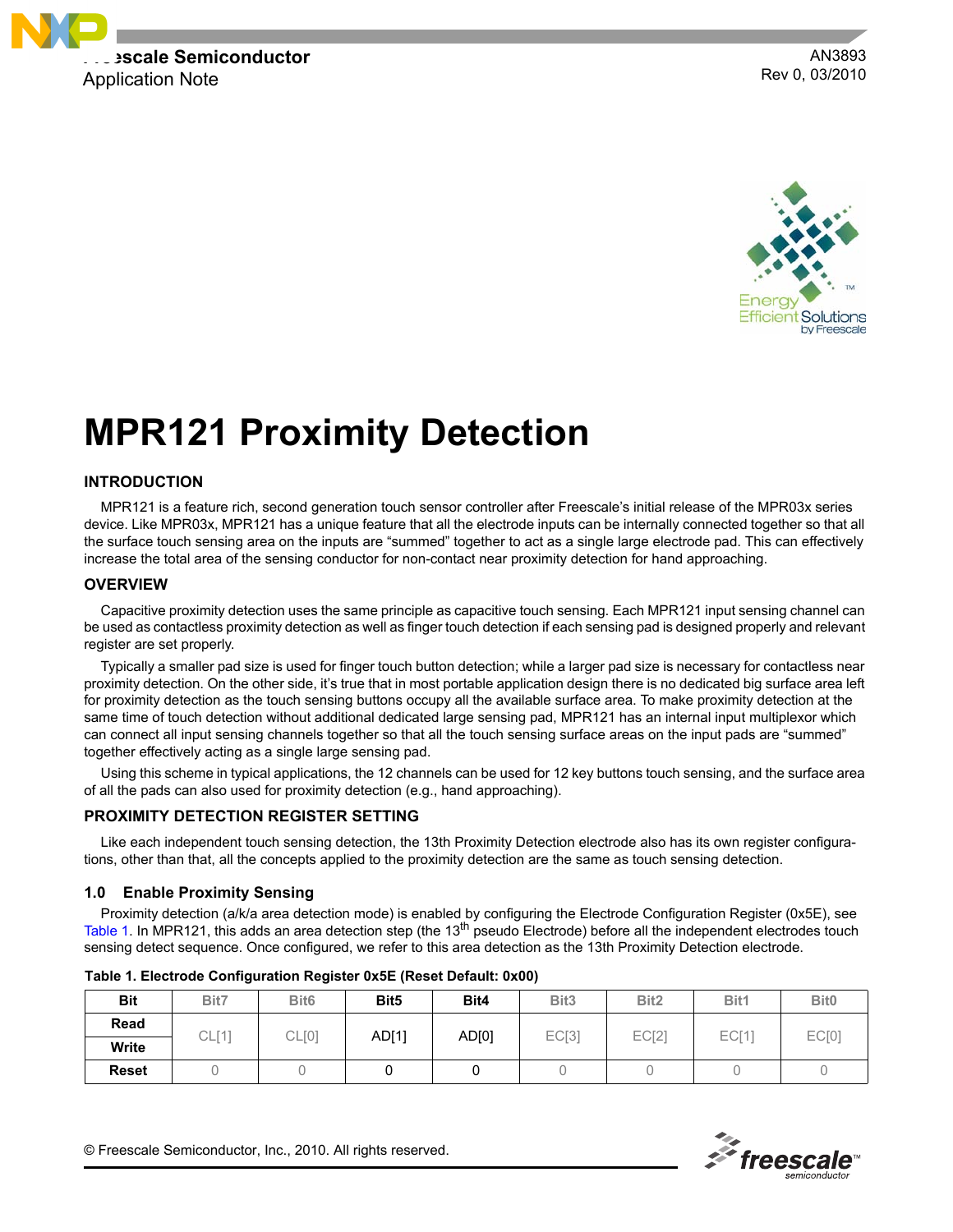

| AD <sub>1</sub> | AD <sub>0</sub> | EC <sub>3</sub> | EC <sub>2</sub> | EC <sub>1</sub> | EC <sub>0</sub> | <b>Description</b>                    |
|-----------------|-----------------|-----------------|-----------------|-----------------|-----------------|---------------------------------------|
|                 |                 | X               |                 |                 |                 | Area Detection by connecting ELE0~1.  |
|                 |                 | X               |                 |                 |                 | Area Detection by connecting ELE0~3.  |
|                 |                 | Χ               |                 |                 |                 | Area Detection by connecting ELE0~11. |

# **2.0 Proximity Data Register and Baseline Register**

Eleprox Electrode Registers (0x1C, 0x2D) contain the 10-bit raw data of the capacitance-voltage measurement value for the 13<sup>th</sup> Proximity Detection electrode.

#### **Table 2. Eleprox Electrode Register 0x1C, 0x2D (Reset Default: 0x00, 0x00)**

| 0x1C | Bit7 | Bit <sub>6</sub> | Bit <sub>5</sub> | Bit4           | Bit <sub>3</sub> | Bit <sub>2</sub> | Bit1           | Bit <sub>0</sub> |
|------|------|------------------|------------------|----------------|------------------|------------------|----------------|------------------|
|      | D7   | D <sub>6</sub>   | D <sub>5</sub>   | D <sub>4</sub> | D3               | D <sub>2</sub>   | D <sub>1</sub> | D <sub>0</sub>   |
|      |      |                  |                  |                |                  |                  |                |                  |
| 0x1D | Bit7 | Bit <sub>6</sub> | Bit <sub>5</sub> | Bit4           | Bit <sub>3</sub> | Bit <sub>2</sub> | Bit1           | Bit <sub>0</sub> |
|      |      |                  |                  |                |                  |                  | D <sub>9</sub> | D <sub>8</sub>   |

Eleprox Baseline Value Register (0x2A) contains the 8 MSBs of the 10-bit baseline value for the 13<sup>th</sup> Proximity Detection electrode. Writing to Baseline Value Register updates the 8 MSBs of baseline value and clears the 2 LSBs to zero. The Baseline Value Registers can only be written when in Shutdown Mode, but the current values may be read at any time.

#### **Table 3. Eleprox Baseline Value Register 0x2A (Reset Default: 0x00)**

| 0x2A | Bit7           | Bit <sub>6</sub> | Bit <sub>5</sub>     | Bit4           | Bit3           | Bit2 | Bit1 | Bit <sub>0</sub> |
|------|----------------|------------------|----------------------|----------------|----------------|------|------|------------------|
|      | D <sub>9</sub> | D <sub>8</sub>   | $\sim$ $\sim$<br>ו ש | D <sub>6</sub> | D <sub>5</sub> | D4   | D3   | D <sub>2</sub>   |

#### **3.0 Proximity Sensing Status Indication**

MPR121 provides a single proximity sensing status bit (ELE[12] in table below) in the Touch Status Register. This status bit changes as a result of internal detection algorithm using the proximity raw data with the proximity baseline value and proximity touch/release threshold setting. When ELE[12] is set, the proximity is deemed as detected, and undetected when ELE[12] is 0.

#### **Table 4. Status Register 0x00, 0x01 (Reset Default: 0x00)**

| 0x00 | Bit7        | Bit <sub>6</sub> | Bit <sub>5</sub> | Bit4    | Bit <sub>3</sub>   | Bit <sub>2</sub> | Bit1               | Bit <sub>0</sub> |
|------|-------------|------------------|------------------|---------|--------------------|------------------|--------------------|------------------|
|      | ELE[7]      | ELE[6]           | ELE[5]           | ELE[4]  | ELE <sub>[3]</sub> | ELE[2]           | ELE[1]             | ELE[0]           |
|      |             |                  |                  |         |                    |                  |                    |                  |
| 0x01 | Bit7        | Bit <sub>6</sub> | Bit <sub>5</sub> | Bit4    | Bit <sub>3</sub>   | Bit <sub>2</sub> | Bit1               | Bit <sub>0</sub> |
|      | <b>OVCF</b> |                  |                  | ELE[12] | <b>ELE[11]</b>     | <b>ELE[10]</b>   | ELE <sub>[9]</sub> | ELE[8]           |

The update rate of this status bit will be determined by sampling rate and detection debounce setting. The status bit will not immediately change if the Debounce Register is non zero. This Debounce Register is globally effective to prevent possible flick noise for both touch and proximity sensing. The value in the Debounce Register determines how many numbers of sample intervals are needed to pass at the touch/release threshold before the status bit is finally changed.

#### **Table 5. Debounce Register 0x5B (Reset Default: 0x00)**

| 0x5B | Bit7 | Bit6         | Bit <sub>5</sub> | Bit4  | Bit3 | Bit <sub>2</sub> | Bit1  | <b>Bit0</b> |
|------|------|--------------|------------------|-------|------|------------------|-------|-------------|
|      |      | <b>DR[2]</b> | <b>DRI11</b>     | DR[0] |      | DT[2]            | DTI11 | DT[0]       |

On ELEPROX status bit change, the interrupt pin will be asserted.

#### **AN3893**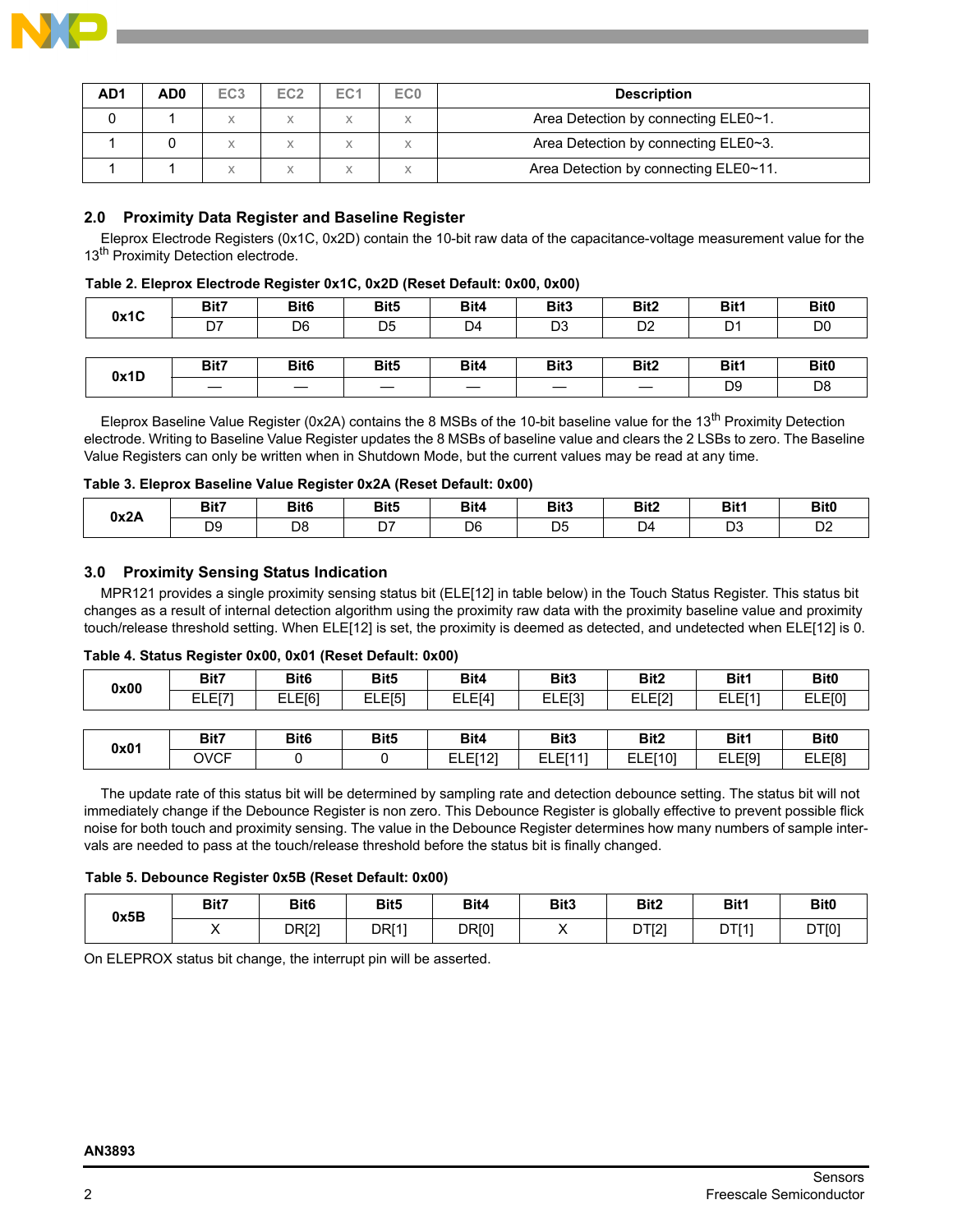

# **4.0 Proximity Detection Touch/Release Threshold**

Similar to the touch/release threshold for touch detection, the proximity detection also has a pair of touch/release threshold setting registers. The programmable threshold setting range is  $0\nu$ 63 count, representing the delta change below the baseline value when touched or released. The Threshold should be set according to the system SNR requirement and also provide adequate headroom for mass production variation. For normal application, set Touch Threshold slightly larger than Release Threshold so that there is no flick detection.

**Example:** Touch Threshold = 0x08, Release Threshold = 0x05.

#### **Table 6. Eleprox Touch Threshold Register 0x59 (Reset Default: 0x00)**

| 0x59 | Bit7          | Bit <sub>6</sub> | Bit5           | Bit4           | Bit3      | Bit2               | Bit1                | Bit <sub>0</sub> |
|------|---------------|------------------|----------------|----------------|-----------|--------------------|---------------------|------------------|
|      | $\sim$<br>، ب | D <sub>6</sub>   | D <sub>5</sub> | D <sub>4</sub> | n o<br>ບບ | <sub>n</sub><br>◡∠ | D <sub>1</sub><br>് | D <sub>0</sub>   |

#### **Table 7. Eleprox Release Threshold Register 0x5A (Reset Default: 0x00)**

| 0x5A | Bit7 | Bit <sub>6</sub> | Bit <sub>5</sub> | Bit4           | Bit3 | Bit <sub>2</sub>     | Bit1           | Bit <sub>0</sub> |
|------|------|------------------|------------------|----------------|------|----------------------|----------------|------------------|
|      | D7   | D <sub>6</sub>   | D <sub>5</sub>   | D <sub>4</sub> | D3   | D <sub>0</sub><br>υz | D <sub>1</sub> | D(<br>$\sim$     |

#### **5.0 Proximity Baseline Filter Setting**

As with the touch detection, the proximity detection also dedicates register sets for baseline filter control. These include the maximum half delta for rising/falling, the noise half delta for rising/falling/touched, the noise count limit for rising/falling/touched, and filter delay for rising/falling/touched. [Table](#page-2-0) 8 shows an example setting for proximity sensing, the concept is to have quickest response on baseline rising (when hand takes away) and slowest response on baseline falling (when hand approaching). Refer to Freescale application note AN3891 for detailed description on baseline system.

#### <span id="page-2-0"></span>**Table 8. Proximity Baseline Filter Registers 0x36~0x40 (Reset Default: all 0x00)**

| <b>Register Name</b>                      | <b>Register Address</b> | <b>Example Setting</b> |
|-------------------------------------------|-------------------------|------------------------|
| ELEPROX Max Half Delta Rising             | 0x36                    | 0xFF                   |
| ELEPROX Noise Half Delta Amount Rising    | 0x37                    | 0xFF                   |
| <b>ELEPROX Noise Count Limit Rising</b>   | 0x38                    | 0x00                   |
| <b>ELEPROX Filter Delay Limit Rising</b>  | 0x39                    | 0x00                   |
| <b>ELEPROX Max Half Delta Falling</b>     | 0x3A                    | 0x01                   |
| ELEPROX Noise Half Delta Amount Falling   | 0x3B                    | 0x01                   |
| <b>ELEPROX Noise Count Limit Falling</b>  | 0x3C                    | 0xFF                   |
| <b>ELEPROX Filter Delay Limit Falling</b> | 0x3D                    | 0xFF                   |
| ELEPROX Noise Half Delta Amount Touched   | 0x3E                    | 0x00                   |
| <b>ELEPROX Noise Count Limit Touched</b>  | 0x3F                    | 0x00                   |
| <b>ELEPROX Filter Delay Limit Touched</b> | 0x40                    | 0x00                   |

# **6.0 Electrode Configuration for Proximity Sensing**

Same as touch sensing, the proximity sensing requires that the charging current and time for the 13th Proximity Detection electrode to be properly set. This can be done in 3 ways:

- 1. Globally setting the AFE Configuration Register (0x5B) and Filter Configuration Register if recent current setting and time setting is zero.
- 2. Set by using Eleprox Electrode Current Register (0x6B) and Charge Time Register (0x72).
- 3. Using Auto-Configuration function to automatically set charge current and charge time for this 13th Proximity Detection electrode.

It's recommended that Auto-Configuration is used for design efficiency if proximity sensing works properly in this way. Refer to Freescale application note AN3889 for details of the Auto-Configuration function.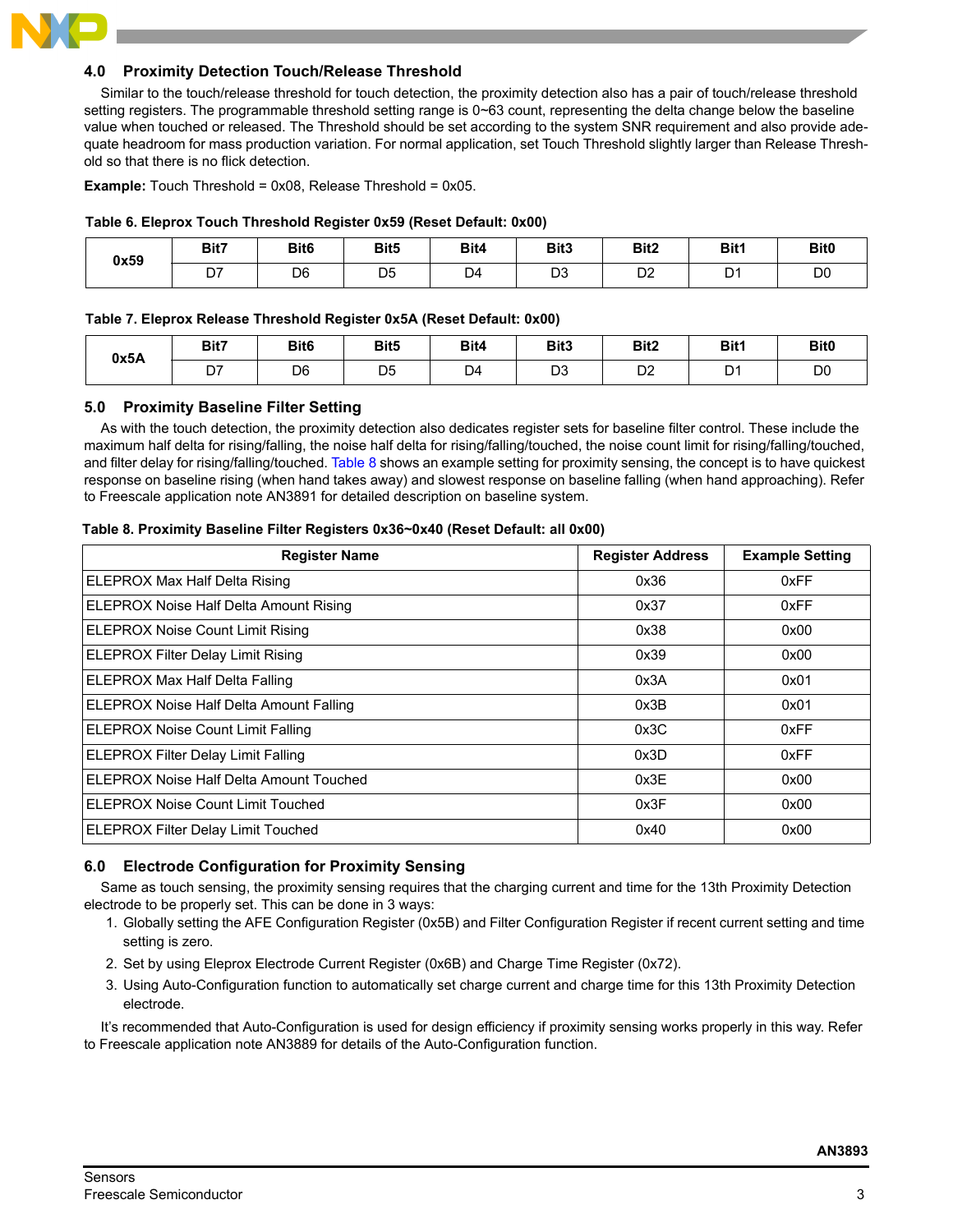# **7.0 AFE and Filter Configuration Register**

The last two registers relevant to proximity detection are the AFE Configuration Register and Filter Configuration Register. These two registers set the numbers of samples for the 2 level filters and the sampling interval for the second level filter.

# **Table 9. Filter Configuration Registers 0x5D (Reset Default: 0x24)**

| 0x5D | Bit <sub>6</sub><br>Bit7 |                                      | Bit <sub>5</sub> | Bit4     | Bit3 | Bit <sub>2</sub> | Bit1 | Bit <sub>0</sub> |
|------|--------------------------|--------------------------------------|------------------|----------|------|------------------|------|------------------|
|      |                          | $T \cap . \cap T$<br>$\angle$ .<br>ー |                  | SFI[1:0] |      | ESI[2:0]         |      |                  |

# **Table 10. AFE Configuration Registers 0x5C (Reset Default: 0x10)**

| 0x5C | Bit7     | Bit <sub>6</sub> | Bit <sub>5</sub> | Bit4 | Bit3 | Bit2     | Bit1 | Bit <sub>0</sub> |
|------|----------|------------------|------------------|------|------|----------|------|------------------|
|      | FFI[1:0] |                  |                  |      |      | CDC[4:0] |      |                  |

The FFI[1:0], SFI[1:0] and ESI[2:0] bits in the registers are those related to the first filter, second filter and sample interval respectively. These two registers are powered up with default setting of 0x24 and 0x10 respectively. The default setting is already workable for proximity sensing, but since ESI[2:0] is 100, the sampling interval is at 16 ms. If lower power consumption is desired, the user can adjust it to the value to find a balance between the proximity detection response time current consumption. For a detailed explanation on these registers, please refer to Freescale application note AN3890.

# **OTHER DESIGN CONSIDERATIONS**

- 1. Remember the paralleled plate capacitor model when considering the proximity detection. Larger sensing area (the effective sensing area formed by the sensing pad and material under detection, e.g. the surface area of hand projected to the sensing pad) gives longer proximity sensing distance.
- 2. The electric energy store in the capacitance (thus the strength of the sensing field) is proportional to the square of the voltage potential applied. Setting the auto-configure target level as high as possible will help extend the proximity sensing range.
- 3. Since increasing the sensing pad area also has the problem of making it easier to receive the electric noise. It's possible that the original solid sensing pad can be replaced by a series of circles or x hatch patterns.

Refer to Freescale application note AN3863 for more detailed discussion on electrode and layout design considerations.